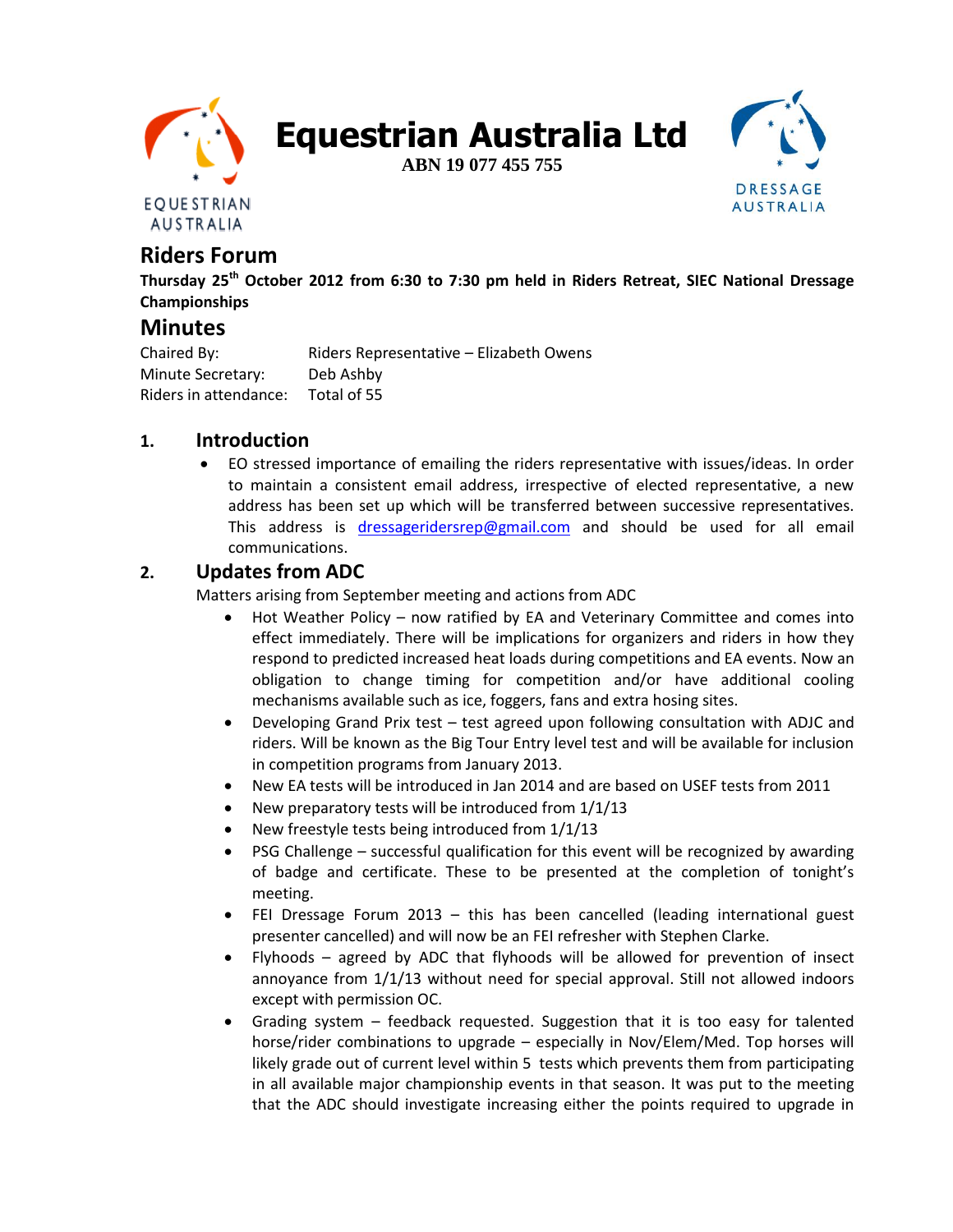Novice and Elementary and/or increase % to gain points. This was put to the vote and the consensus was to maintain status quo and those riders who felt that their competition opportunities were limited due to risk of upgrading, should go HC.

 Some states have successfully introduced special category for non-professional riders to encourage increased participation. Put to the meeting that perhaps it was time that Australia had a 2-tier competition system that separate professional from nonprofessional riders. This suggestion did not receive majority support although a number of riders expressed their backing for the Division scheme introduced in Qld.

## **3. Update from EA**

- Membership review underway across state branches. Goal to standardize membership categories – suggestion is Competitor, Recreational and Supporter categories. Cost differential and fees per category to be decided by state branches. Decline in membership a source of major concern for anyone interested in equestrian sport.
- High Performance
	- o Relayed to meeting that position of Performance Director for Dressage would be re-advertised following poor response prior to Olympic Games. Brett Parbery noted that this is a key position for the sport and encouraged all riders to consider any individuals they believed capable of taking on this role to apply. Brett also encouraged judges to be involved in the High Performance Program. It was also noted that the position of Chef D'equipe was a separate role.
	- o Nicole Tough queried the direction of the National Futures Squads and what the plan was for this initiative. Asked if there had been any report on progress or milestones achieved in its first 12 months. Suggestion was made that this should be the job of the Dressage Performance Director.
- Olympic debrief function being covered by Australian Sports Commission on this occasion. Concerns of Australian riders conveyed to Brett Mace by Riders Representative at last ADC meeting.

#### **4. Any other business**

- Petition from riding member submitted to ADC requesting that use of snaffle bit be made optional in EA competitions up to and including Grand Prix. The basis for the request was on animal welfare grounds. The feeling of the meeting was that acceptance of the double bridle is an integral stage in the progressive development and training of dressage horses and is no more a welfare concern than any other bit in the right hands. The proposal to make snaffle bits optional to Grand Prix was not supported.
- Lack of Athlete Representative on National Board discussed strong feeling at the meeting that this position needs to be filled and EO was asked to pass this recommendation to the ADC to send message to EA. (*NB – position has since been advertised and it is clearly the intention of the new EA board to have an Athlete's Representative on the National Board)*
- Cathie Drury Klein reminded meeting that a number of vacancies were coming up on the ADC and encouraged all riders to consider nominating for these positions.
- Kerry Mack stated that she had nominated. She also commented that with the new national board, there was a very positive outlook for the future of the organization.